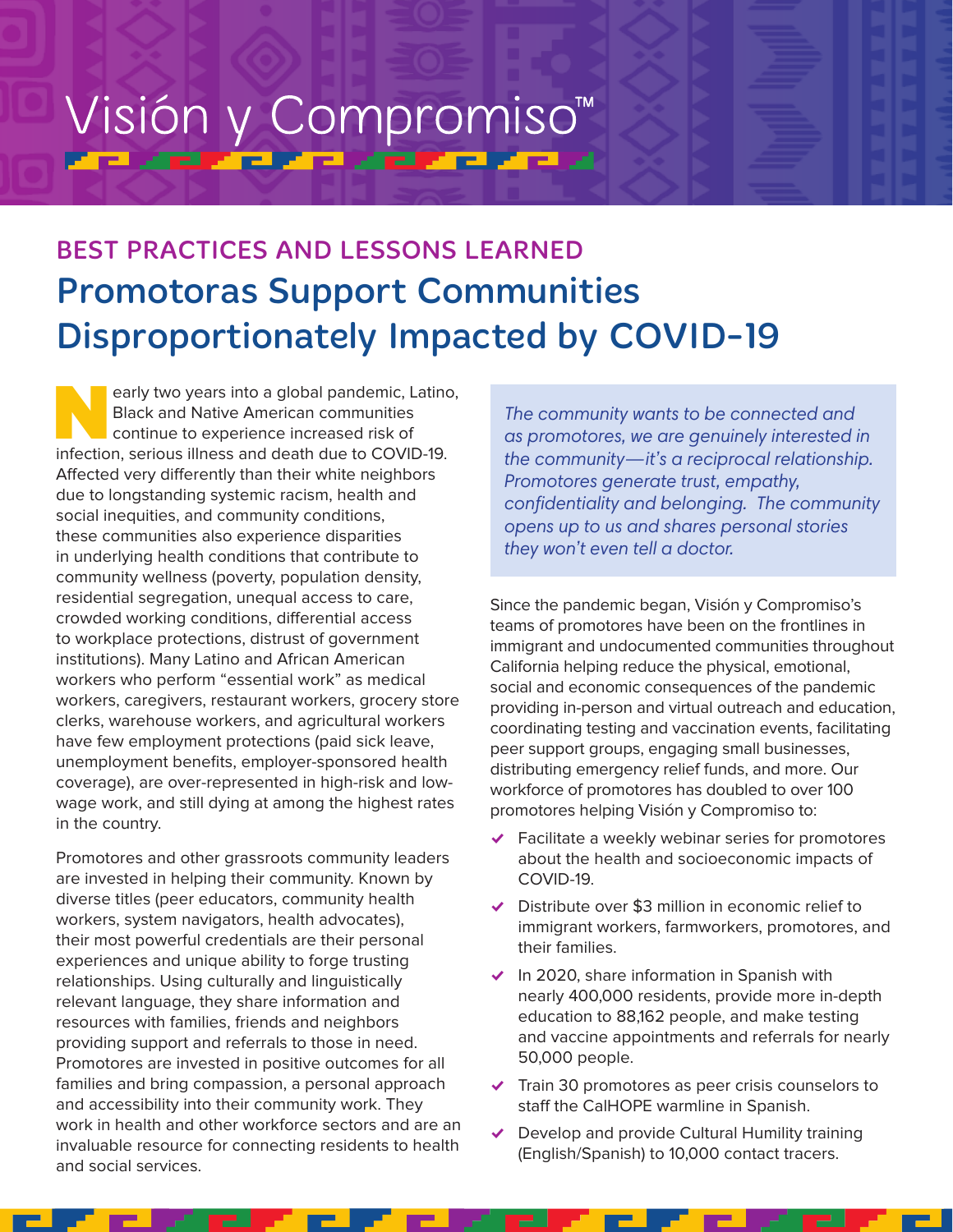Visión y Compromiso's lessons learned from supporting promotores during the pandemic include:

#### 1. Our Comprehensive Training Programs Ensure Promotores' Effectiveness and Success

The communities where we work have been heavily impacted by high rates of COVID-19. This requires that our teams of promotores in both urban and rural areas be well prepared, our safety protocols solid, our coordination and messaging accurate and consistent, and our training effective. Visión y Compromiso's trainings integrate educación popular (Paolo Freire), a methodology "that draws out and validates what participants already know and do and connects their personal experience to larger social realities."1

In early March 2020, Visión y Compromiso's Training and Education Department responded immediately to the pandemic creating an ongoing webinar series in Spanish to

provide promotores and other frontline workers with accurate information about COVID-19. In a world dominated by social media and a variety of news outlets, promotores need a consistent and reliable source of information to quickly and accurately counter myths and misinformation. Visión y Compromiso's webinars acknowledged promotores' strengths as trusted community leaders, helped build the skills they needed to work in a pandemic, and gave promotores space to ask questions, share experiences and get support.

### 2. Our Leadership Model Leads to Workforce Opportunities for the Promotor Workforce

Regardless of their leadership style, supervisors of promotor programs must understand what it takes to work in the community and how to support promotores in ways that will ensure their success. They set the tone for the team, create an environment of trust and compassion, and address the personal and professional impacts that come with community work. This is particularly important when the work is emotionally challenging.

Visión y Compromiso's leadership and employment model integrates promotores from the community as key employees of the organization. Our supervisory model partners lead promotores with experienced program coordinators to prepare them as highly skilled employees of the community health workforce by building leadership and management skills and elevating promotores into upwardly mobile positions within our own organization.

*We don't just give promotores information and send them out there. The process of preparing promotores is very important and one of our biggest successes.*

## 3. Our Jobs for Promotores Provide Equitable Compensation and Sustainable Employment

Founded in 2000 in response to promotoras who articulated the need for an organization to represent their interests, Visión y Compromiso has been an advocate for a communitybased workforce that includes both volunteer and paid employees from diverse workforce sectors. Valuable community resources, their community connections are jeopardized if promotores are the first to be let go in a pandemic or other public health emergency. Key priorities for this workforce include equitable compensation (a living wage, benefits), policies and practices that support the model, and long-term sustainable work.

*Once a week we meet as a group to discuss social and emotional issues. As supervisors, we must create a safe space for promotores to talk about their feelings and experiences. Only then can we dive into the numbers and develop our action plans for the week.*

1 Wiggins, N. Popular education for health promotion and community empowerment: a review of the literature. Health Promotion International, Vol 27(3), 2011.

Visión y Compromiso • **[www.visionycompromiso.org](http://www.visionycompromiso.org)**

*With the right training, there is nothing a promotora cannot do: she works with medical teams, contact tracers, and community organizations. She administers self-tests, facilitates vaccine distribution, helps residents navigate systems, eliminates barriers, visits people in their homes, and so much more.*